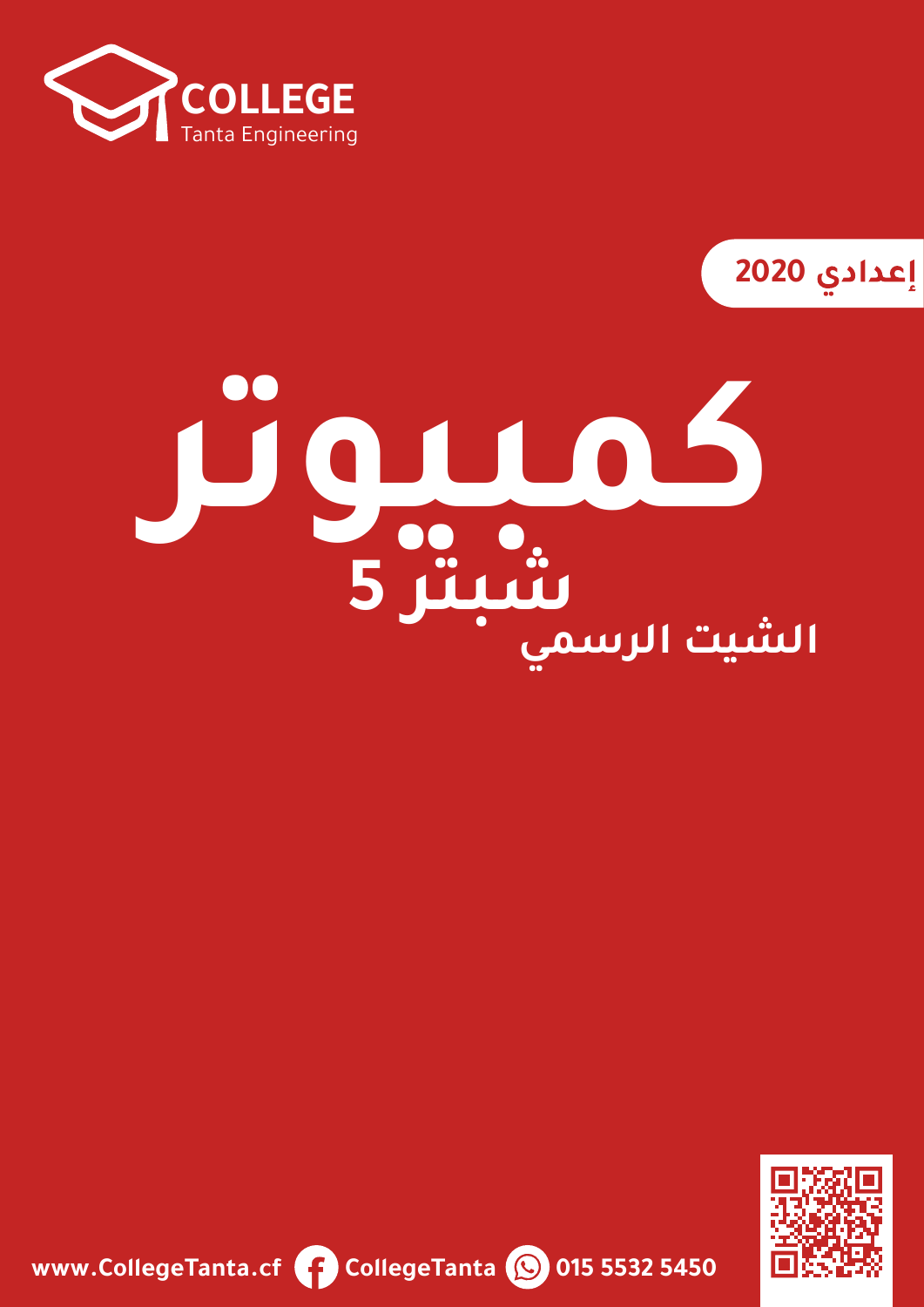# **Databases and Decision Making**

# **1. What is a database? Mention five database applications.**

A database is a collection of related, logically coherent data which can be used alone, or combined / related to other data to provide answers to the user's question.

# **Database Applications**

Databases touch all aspects of our lives

# **Examples:**

- Banking: all transactions
- Airlines: reservations, schedules
- Universities: registration, grades
- Sales: customers, products, purchases
- Manufacturing: production, inventory, orders, supply chain

# **2. What are the merits and drawbacks (if any) of Database systems?**

# **Advantages of databases**

# **1. Less redundancy**

In a flat-file system there is a lot of redundancy. For example, in the flat file system for a university, the names of professors and students are stored in more than one file.

#### 2. **Inconsistency avoidance**

If the same piece of information is stored in more than one place, then any changes in the data need to occur in all places that data is stored.

# 3. **Efficiency**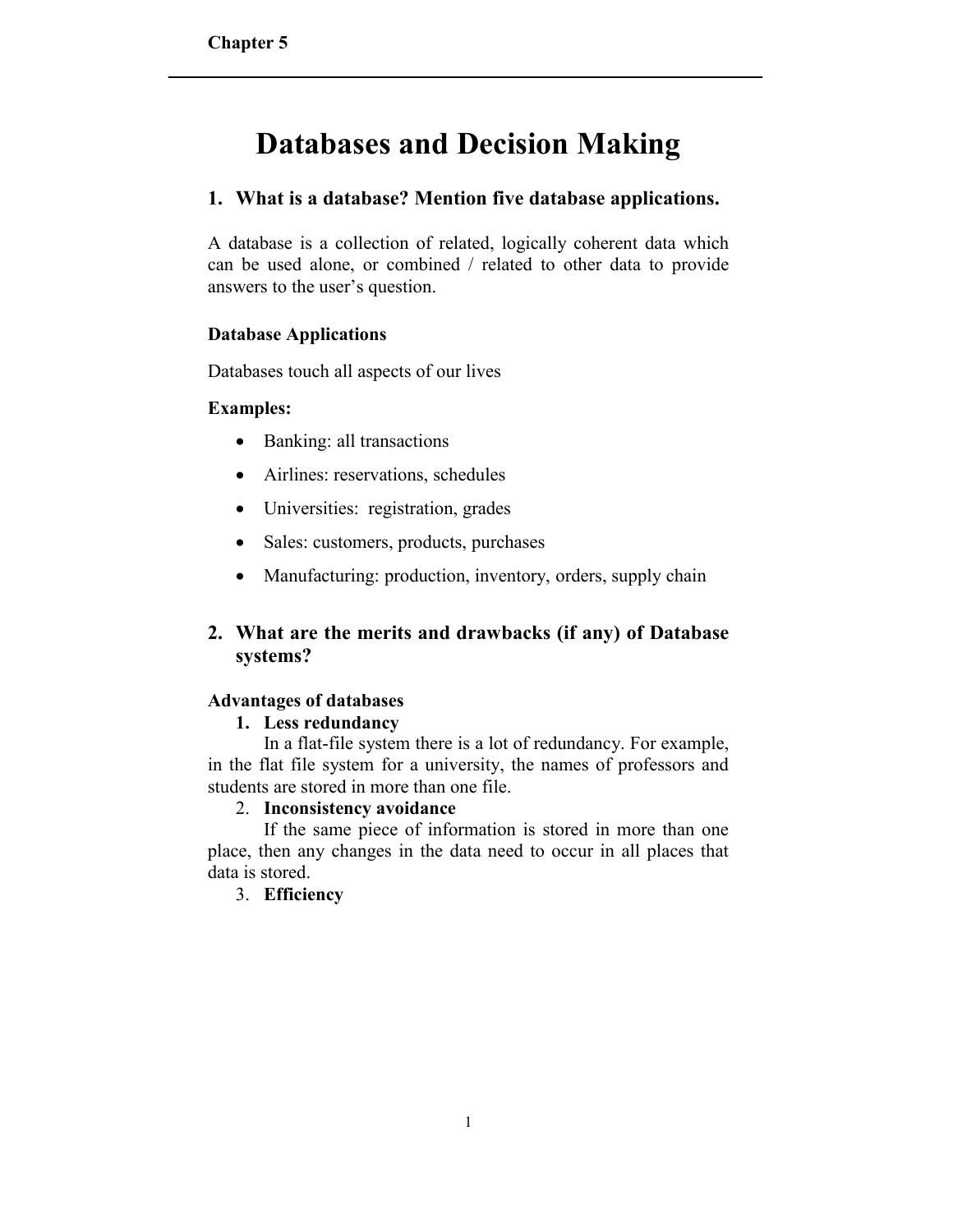A database is usually more efficient than a flat file system, because a piece of information is stored in fewer locations

#### 4. **Data integrity**

In a database system it is easier to maintain data integrity, because a piece of data is stored in fewer locations.

#### 5. **Confidentiality**

It is easier to maintain the confidentiality of the information if the storage of data is centralized in one location.

#### **Disadvantages of databases**

#### 1**.Increased costs**.

Database systems require sophisticated hardware and software and highly skilled personnel. The cost of maintaining the hardware, software, and personnel required to operate and manage a database system can be substantial. Training, licensing, and regulation compliance costs are often overlooked when database systems are implemented.

#### 2. **Management complexity.**

Database systems interface with many different technologies and have a significant impact on a company's resources and culture. The changes introduced by the adoption of a database system must be properly managed to ensure that they help advance the company's objectives. Given the fact that database systems hold crucial company data that are accessed from multiple sources, security issues must be assessed constantly.

#### 3. **Maintaining currency.**

To maximize the efficiency of the database system, you must keep your system current. Therefore, you must perform frequent updates and apply the latest patches and security measures to all components. Because database technology advances rapidly, personnel training costs tend to be significant. Vendor dependence. Given the heavy investment in technology and personnel training, companies might be reluctant to change database vendors. As a consequence, vendors are less likely to offer pricing point advantages to existing customers, and those customers might be limited in their choice of database system components.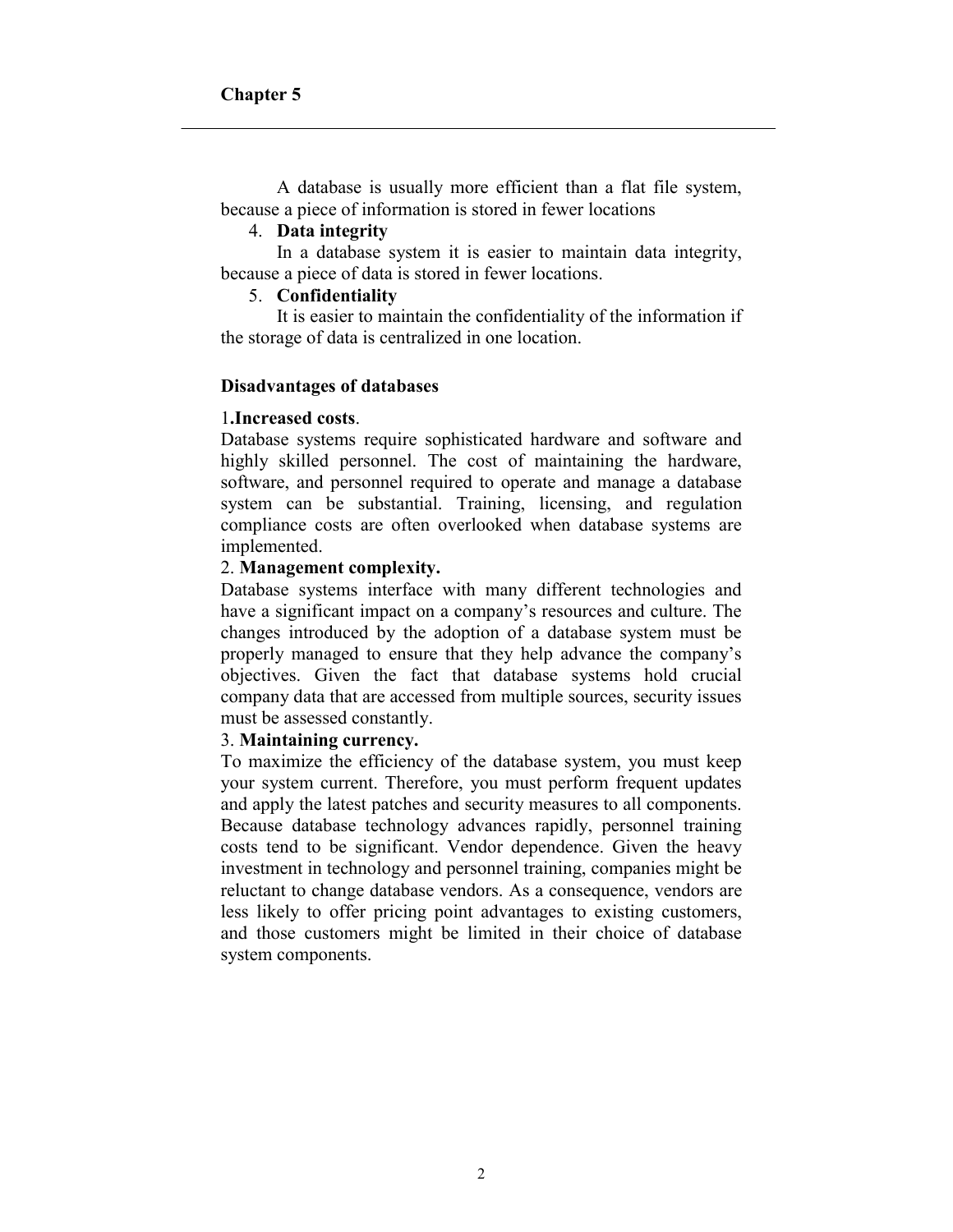#### 4. **Frequent upgrade/replacement cycles.**

DBMS vendors frequently upgrade their products by adding new functionality. Such new features often come bundled in new upgrade versions of the software. Some of these versions require hardware upgrades. Not only do the upgrades themselves cost money, but it also costs money to train database users and administrators to properly use and manage the new features.

# **3. Give a definition for the database management system (DBMS). What are the components of DBMSs?**

A Database Management System is a software package/system that defines, creates and manipulates a database. The DBMS also allows controlled access to data in the database.

A DBMS is a combination of five components: hardware, software, data, users and procedures (Figure 5.1).



**Figure 5.1 DBMS components**

# **4. Discuss in details the three-level architecture of a DBMS?**

The American National Standards Institute/Standards Planning and Requirements Committee (ANSI/SPARC) has established a threelevel architecture for a DBMS: internal, conceptual and external (Figure 5.2).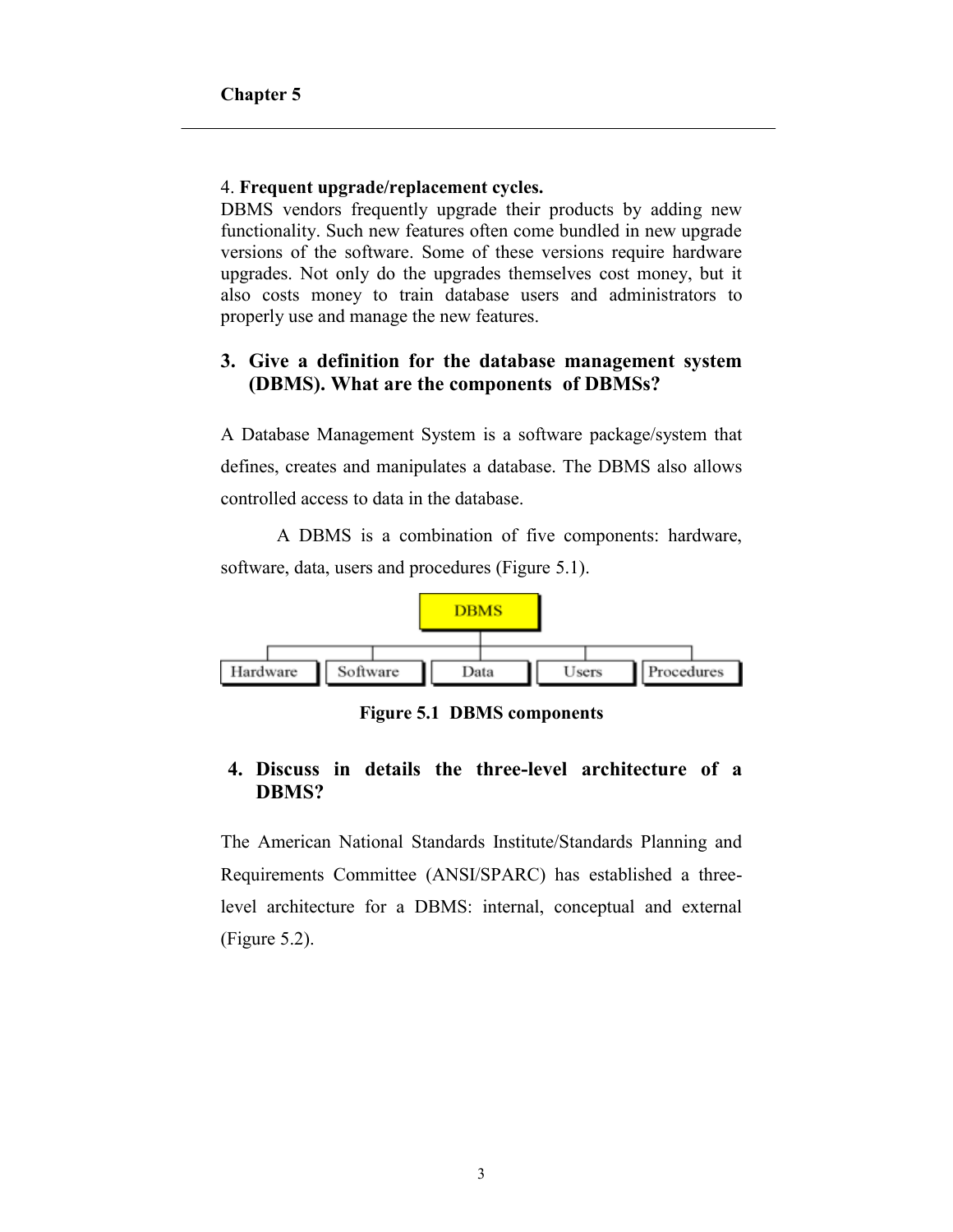

**Figure 5.2 Database architecture**

- The **internal level** determines where data is actually stored on the storage devices. This level deals with low-level access methods and how bytes are transferred to and from storage devices. In other words, the internal level interacts directly with the hardware.
- The **conceptual level** defines the logical view of the data. The data model is defined on this level, and the main functions of the DBMS, such as queries, are also on this level. The DBMS changes the internal view of data to the external view that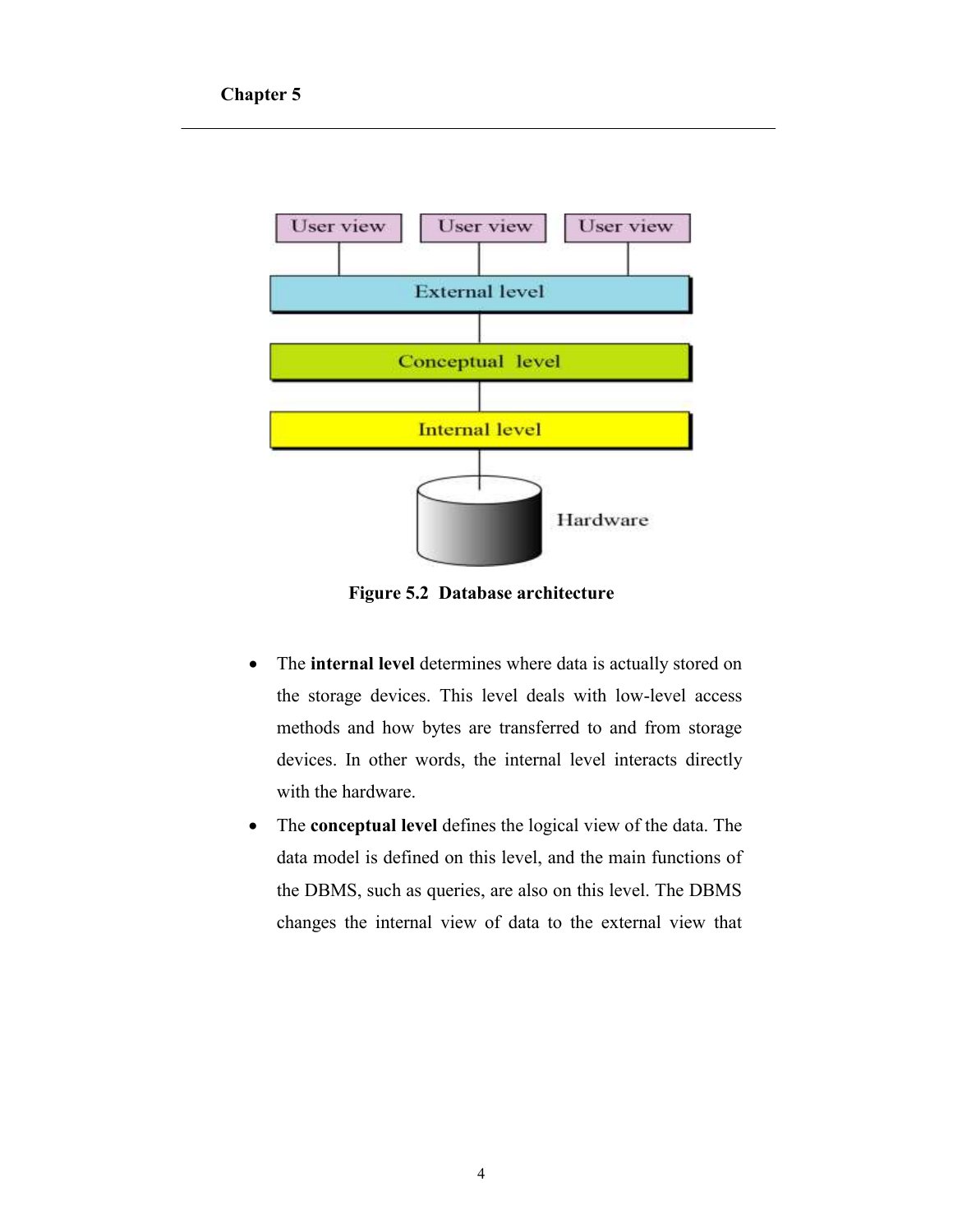users need to see. The conceptual level frees users from dealing with the internal level.

- The **external level** interacts directly with the user (end users or application programs). It changes the data coming from the conceptual level to a format and view that is familiar to the users.
- **5. Mention the most popular database models. How the data is organized in each of them?**

#### **Hierarchical database model**

- In the hierarchical model, data is organized as an upside down tree .
- Each entity has <u>only one parent</u> but can have <u>several children</u>.
- $\blacksquare$  At the top of the hierarchy, there is one entity, which is called the root.



#### **An example of the hierarchical model representing a**

#### **university**

#### **Network database model**

- $\blacksquare$  In the network model, the entities are organized in a graph.
- Some entities can be accessed through several paths.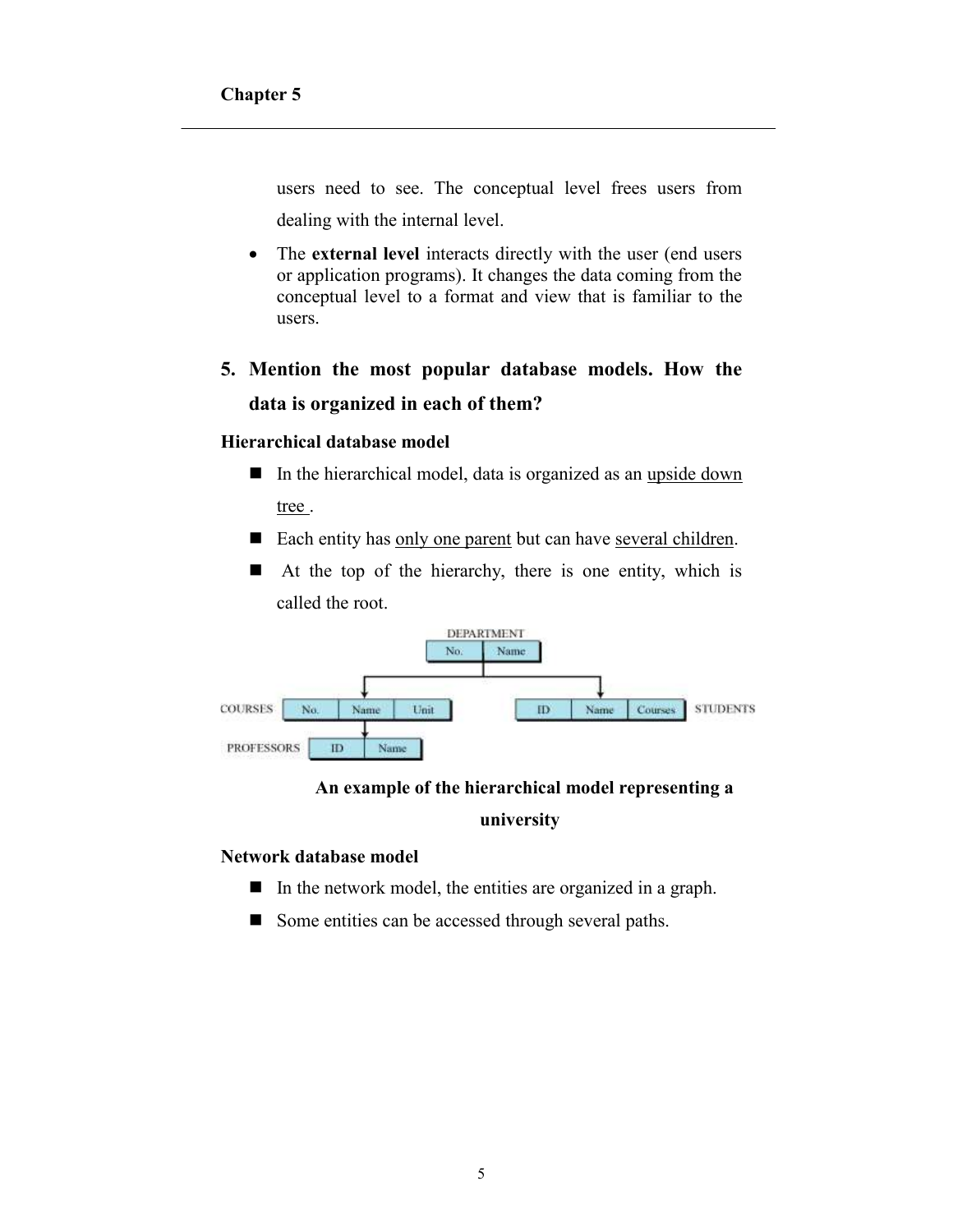

**An example of the network model representing a university**

#### **Relational database model**

- In the relational model, data is organized in two-dimensional tables called relations. It is the most popular model.
- The tables or relations are related to each other.



 **An example of the relational model representing a university**

#### **Distributed database model**

 $\blacksquare$  It is not a new model. It is based on relational model.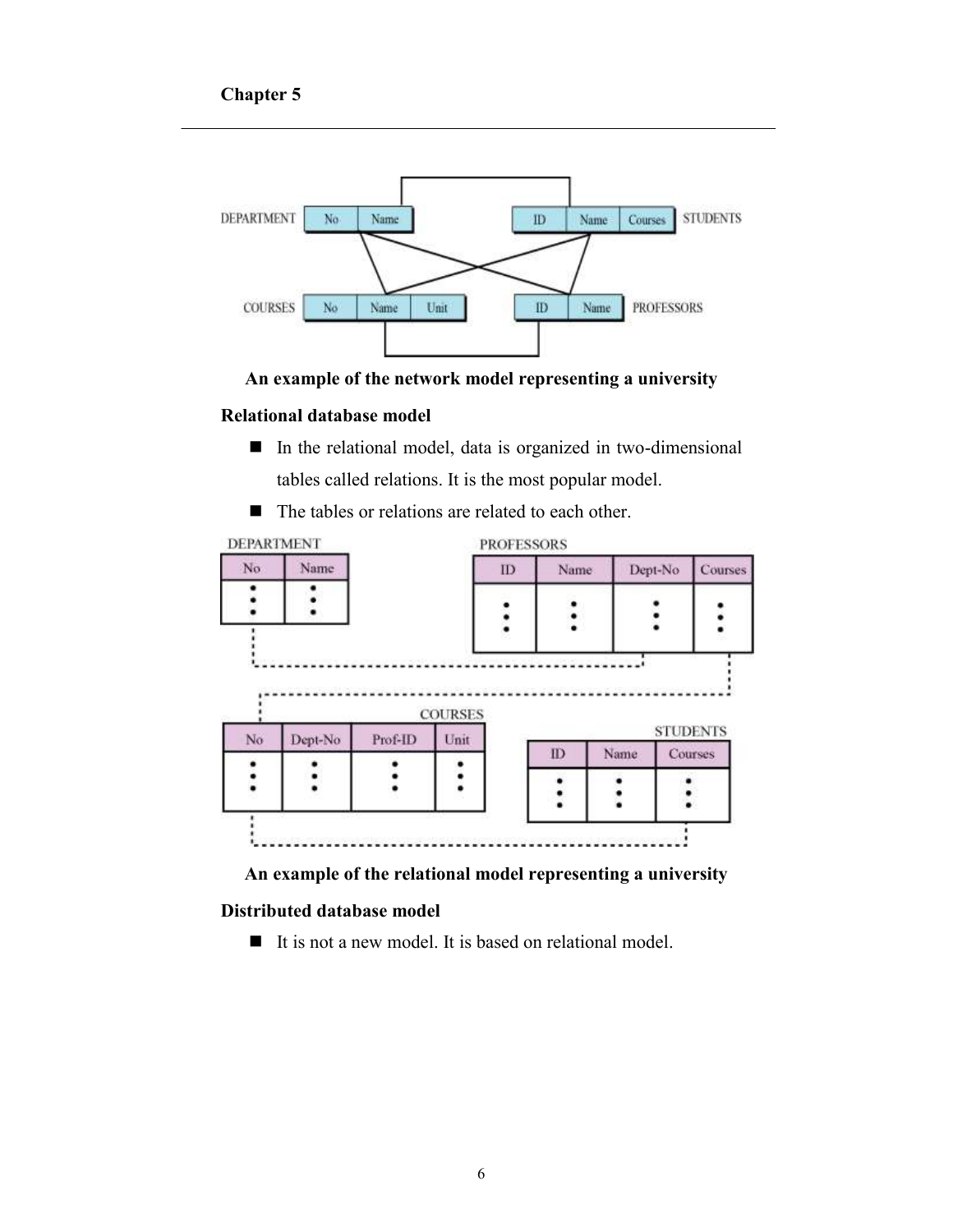- The data are stored on several computers that communicate through the Internet or some private WAN.
- Data are either fragmented, with each fragment stored at one site, or data are replicated at each site.
	- $\square$  Fragmented distributed databases
	- $\Box$  Replicated distributed databases

#### **Object-Oriented database model**

- Some application like to see data as a structure such as a record made of fields.
- Tries to keep the advantage of the relational model and allows applications to access structured data.
- In an OODB, objects and their relations are defined. In addition, each object can have attributes that can be expressed as fields.

### **6. Write short notes about:**

- **a) Distributed database model.**
	- o It is not a new model. It is based on relational model.
	- o The data are stored on several computers that communicate through the Internet or some private WAN.
	- o Data are either fragmented, with each fragment stored at one site, or data are replicated at each site.
		- **Fragmented distributed databases**
		- Replicated distributed databases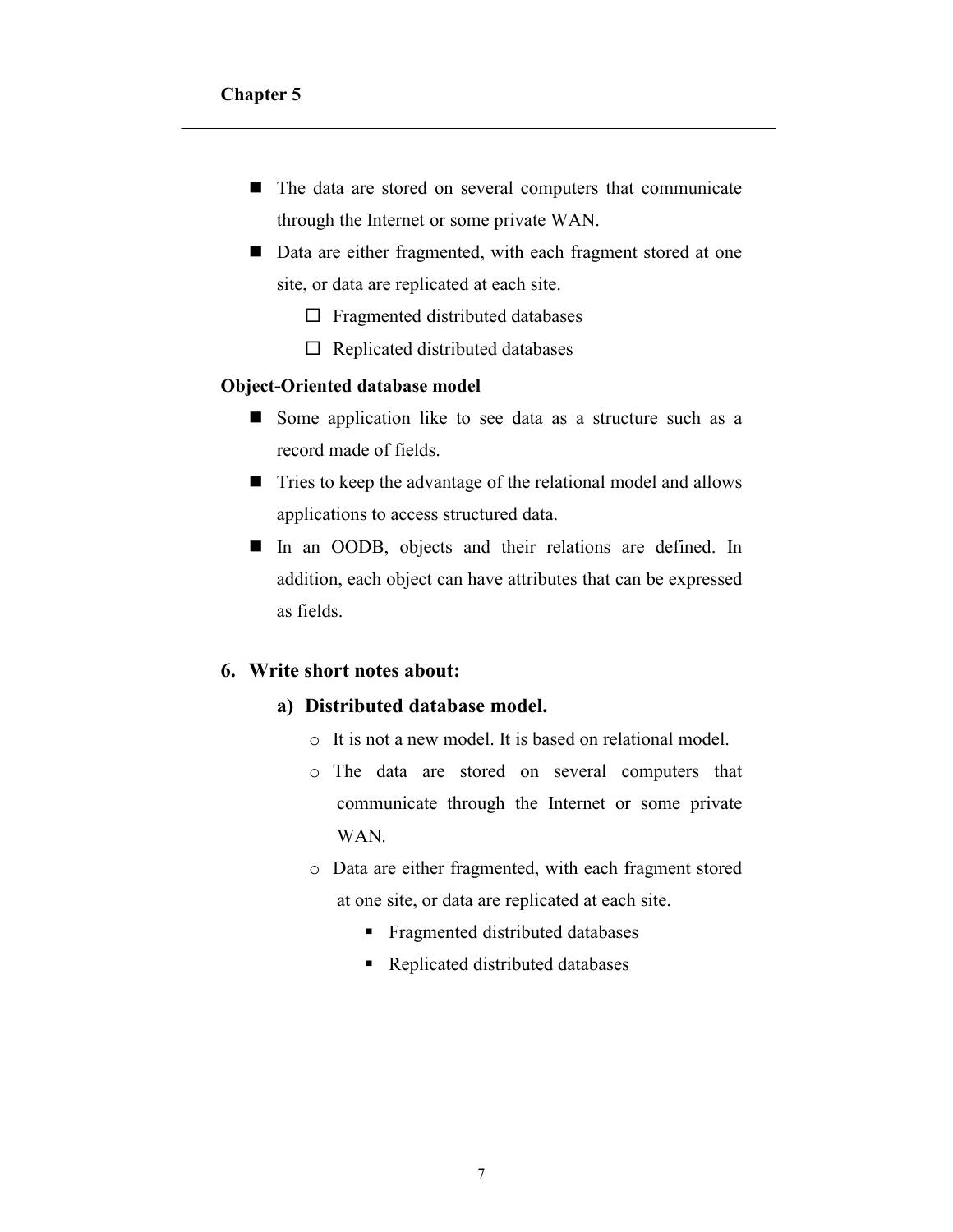#### **b) Object-oriented database model.**

- Some application like to see data as a structure such as a record made of fields.
- Tries to keep the adv. of the relational model and allows applications to access structured data.

In an OODB, objects and their relations are defined. In addition, each object can have attributes that can be expressed as fields.

**c) SQL.**

Structured Query Language(SQL):is the language standardized by the American National Standards Institute (ANSI) and the International Organization for Standardization (ISO) for use on relational databases.

#### **d) Relational database model.**

- In the relational model, data is organized in twodimensional tables called relations. It is the most popular model.
- The tables or relations are related to each other.
- **7. What is decision making? Illustrate the main components involved in decision making.**

Decision making is usually defined as a mental process, which involves judging multiple options or alternatives, in order to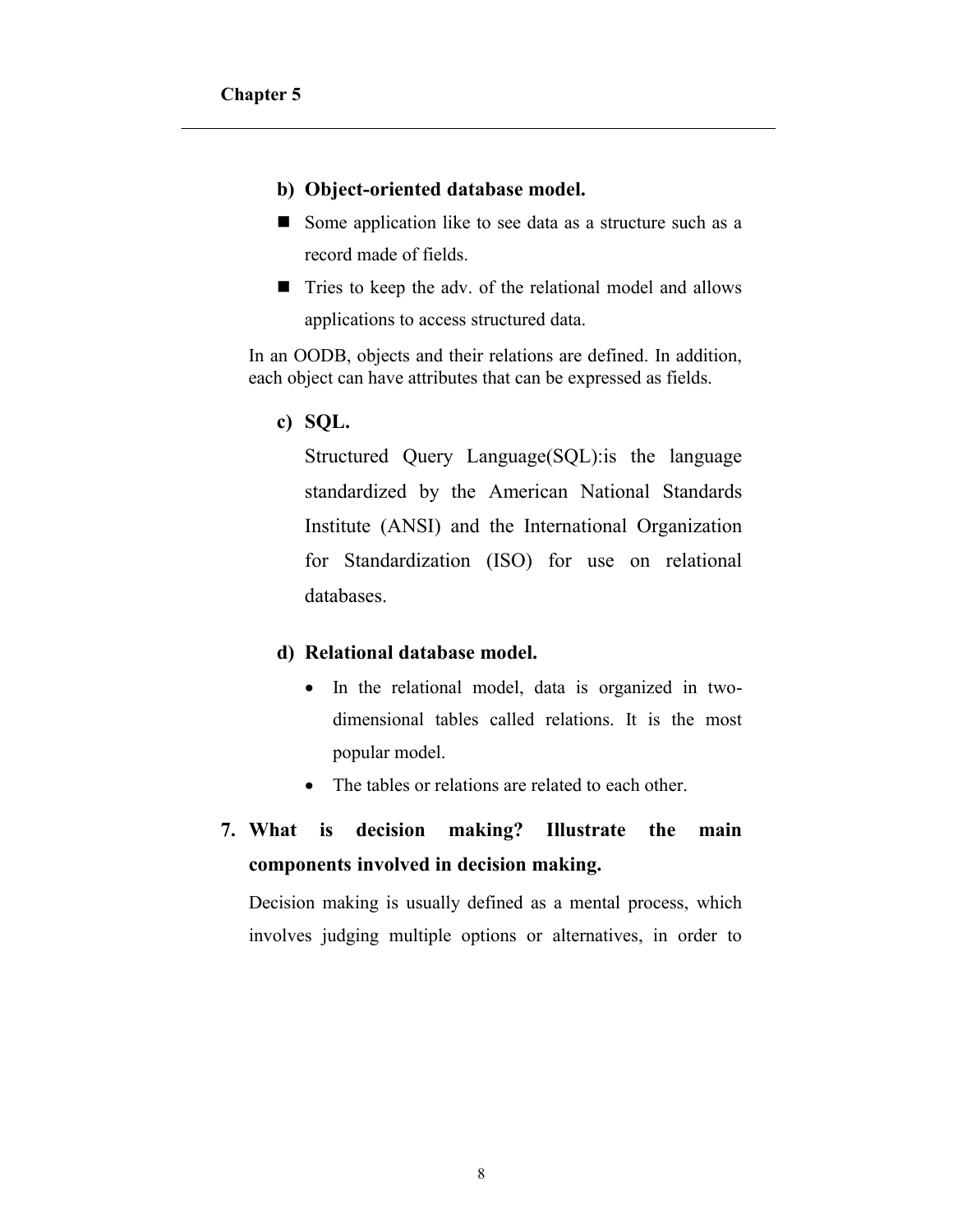select one, so as to best achieve the aims or goals of the decision maker.

There are two main components involved in decision making:

- $\Box$  The set of alternatives, judged by the decision maker.
- $\square$  The goals to be satisfied with the choice of one alternative.

The output of this process can be an action or an opinion of choice.

- 8. Mention four examples of Decision making programming statements.
	- 1. if statement
	- 2. switch statement
	- 3. ? conditional operator statement
	- 4. goto statement

# **9. For each of the following, please circle the letter introducing the best answer.**

- i. You can add a row using SQL in a database with which of the following?
	- A. ADD
	- B. CREATE
	- C. INSERT
	- D. MAKE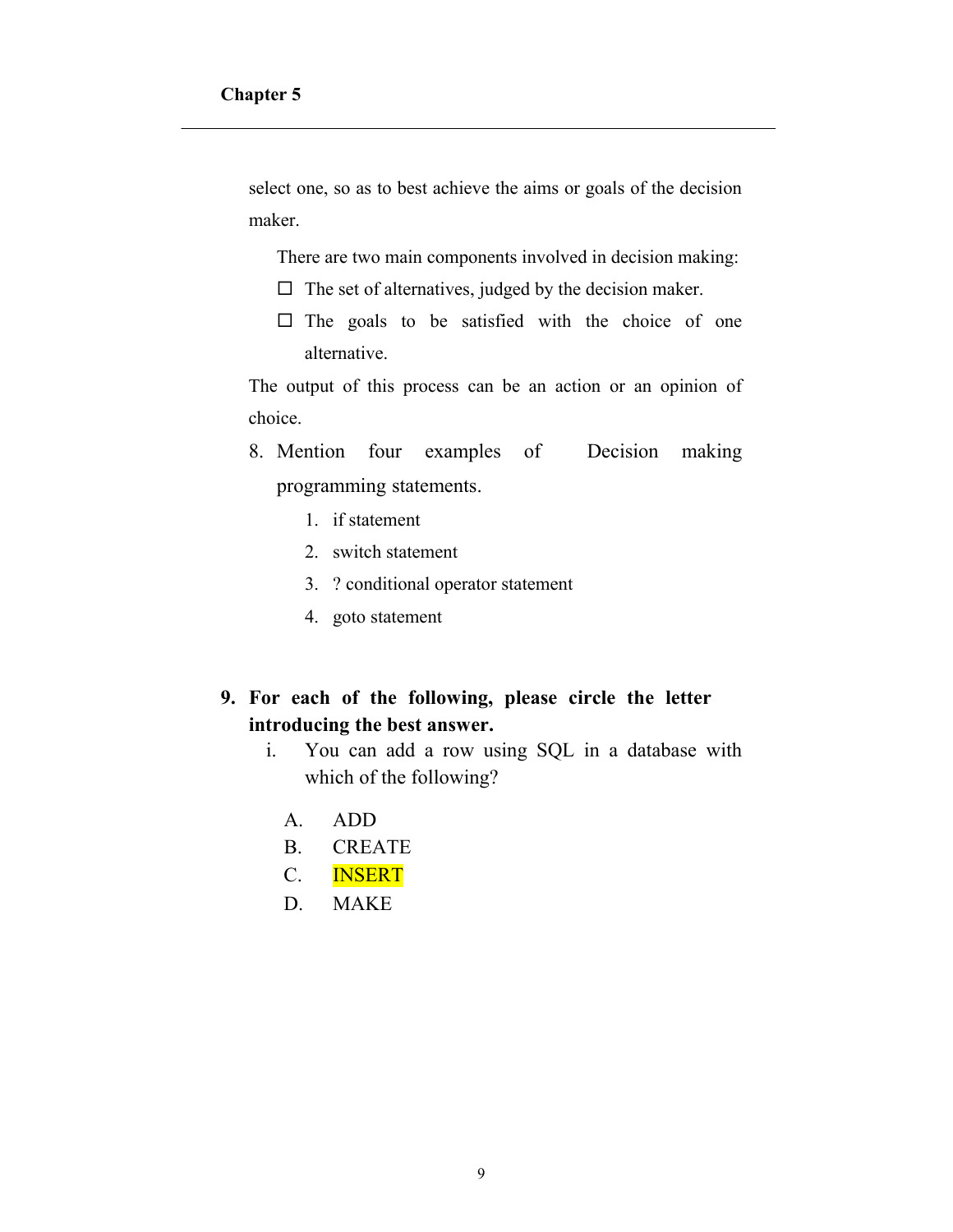- ii. The command to remove rows from a table 'CUSTOMER' is:
	- A. REMOVE FROM CUSTOMER ...
	- B. DROP FROM CUSTOMER ...
	- C. DELETE FROM CUSTOMER WHERE ...
	- D. UPDATE FROM CUSTOMER ...
- iii. The SQL WHERE clause:
	- A. limits the column data that are returned.
	- B. limits the row data are returned.
	- C. Both A and B are correct.
	- D. Neither A nor B are correct.
- iv. Which of the following is the original purpose of SQL?

A. To specify the syntax and semantics of SQL data definition language

B. To specify the syntax and semantics of SQL manipulation language

C. To define the data structures

D. All of the above.

v. Which of the following is the correct order of keywords for SQL SELECT statements?

A. SELECT, FROM, WHERE

- B. FROM, WHERE, SELECT
- C. WHERE, FROM,SELECT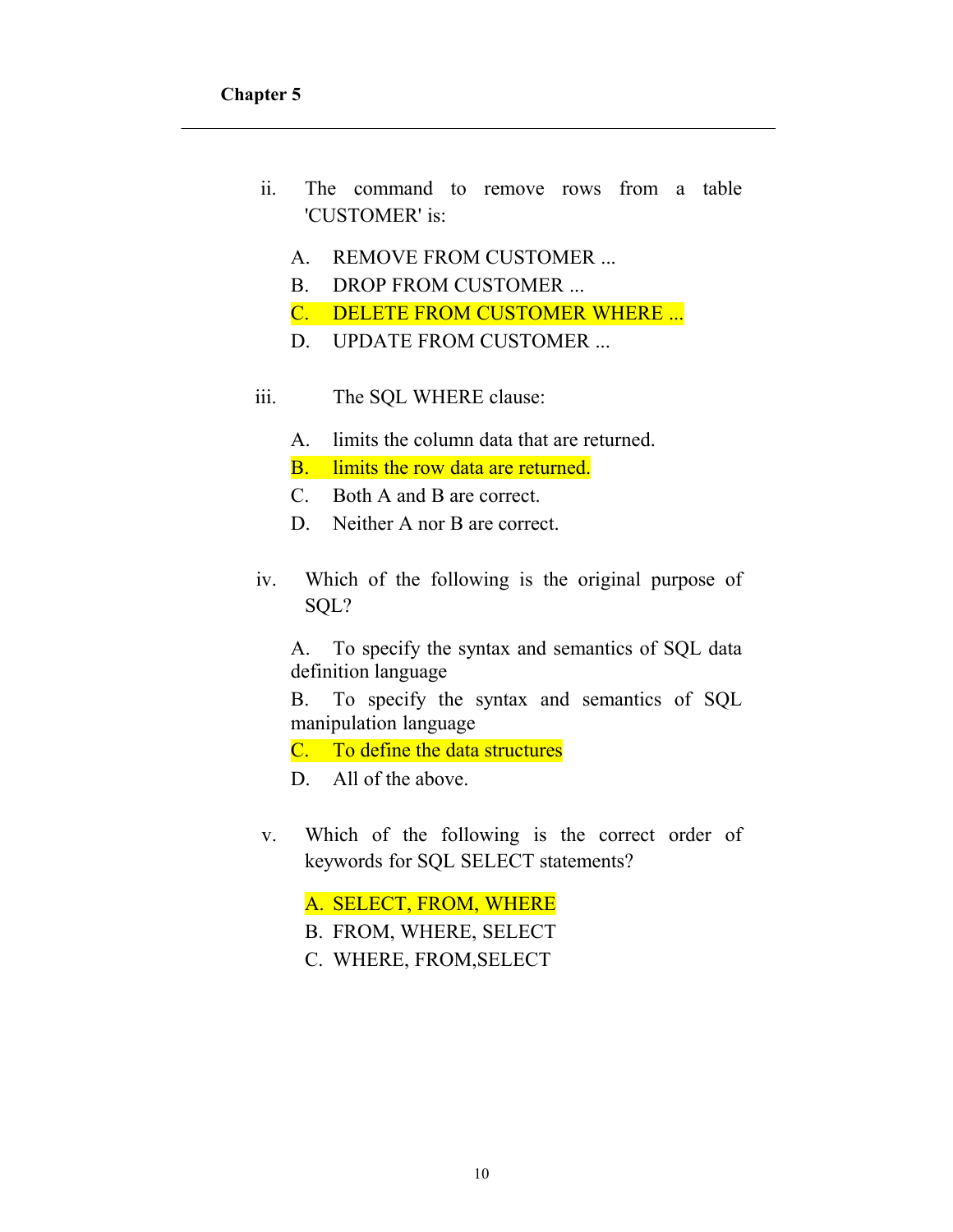### D. SELECT,WHERE,FROM

- vi. The result of a SQL SELECT statement is a(n)
	- A. report

 $\overline{\phantom{a}}$  .

- B. form
- C. file
- D. table
- vii. In an SQL SELECT statement querying a single table, the asterisk (\*) means that:

A. all columns of the table are to be returned.

B. all records meeting the full criteria are to be returned.

C. all records with even partial criteria met are to be returned.

D. None of the above is correct.

viii. To define what columns should be displayed in an SQL SELECT statement:

> A. use FROM to name the source table(s) and list the columns to be shown after SELECT.

> B. use USING to name the source table(s) and list the columns to be shown after SELECT.

> C. use SELECT to name the source table(s) and list the columns to be shown after USING.

> D. use USING to name the source table(s) and list the columns to be shown after WHERE.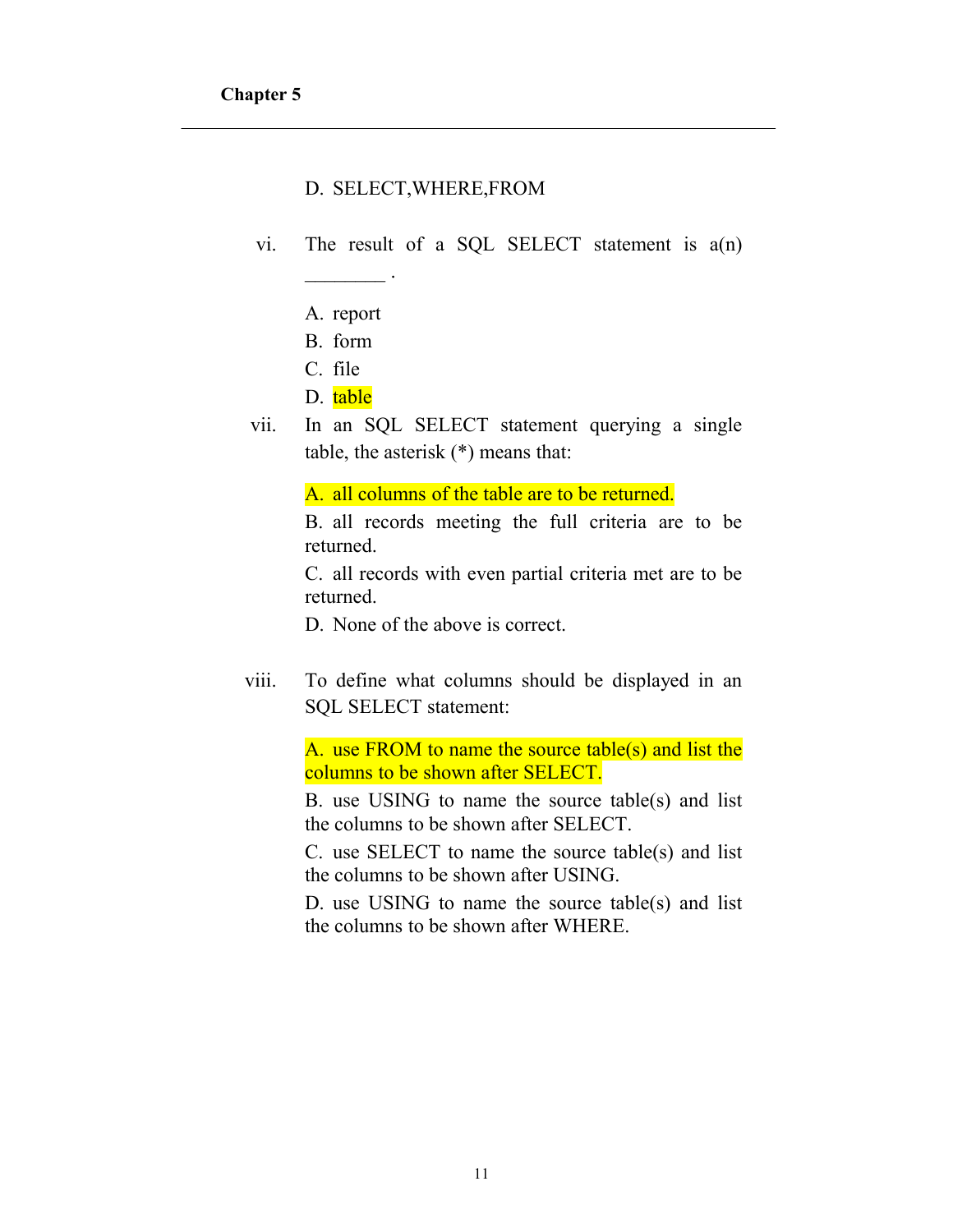- ix. SQL can be used to:
	- A. create database structures only.
	- B. query database data only.
	- C. modify database data only.
	- D. All of the above can be done by SQL.
- x. The SQL statement that queries or reads data from a table is  $\frac{1}{\sqrt{1-\frac{1}{\sqrt{1-\frac{1}{\sqrt{1-\frac{1}{\sqrt{1-\frac{1}{\sqrt{1-\frac{1}{\sqrt{1-\frac{1}{\sqrt{1-\frac{1}{\sqrt{1-\frac{1}{\sqrt{1-\frac{1}{\sqrt{1-\frac{1}{\sqrt{1-\frac{1}{\sqrt{1-\frac{1}{\sqrt{1-\frac{1}{\sqrt{1-\frac{1}{\sqrt{1-\frac{1}{\sqrt{1-\frac{1}{\sqrt{1-\frac{1}{\sqrt{1-\frac{1}{\sqrt{1-\frac{1}{\sqrt{1-\frac{1}{\sqrt{1-\frac{1}{\sqrt{1-\frac{1}{\sqrt{1-\frac{1$

# A. SELECT

- B. READ
- C. QUERY
- D. None of the above is correct.
- xi. \_\_\_\_\_\_\_\_ was adopted as a national standard by ANSI in 1992.
	- A. Oracle

#### B. SQL

- C. Microsoft Access
- D. Dbase
- xii. SQL is:

A. a programming language.

- B. an operating system.
- C. a data sublanguage.
- D. a DBMS.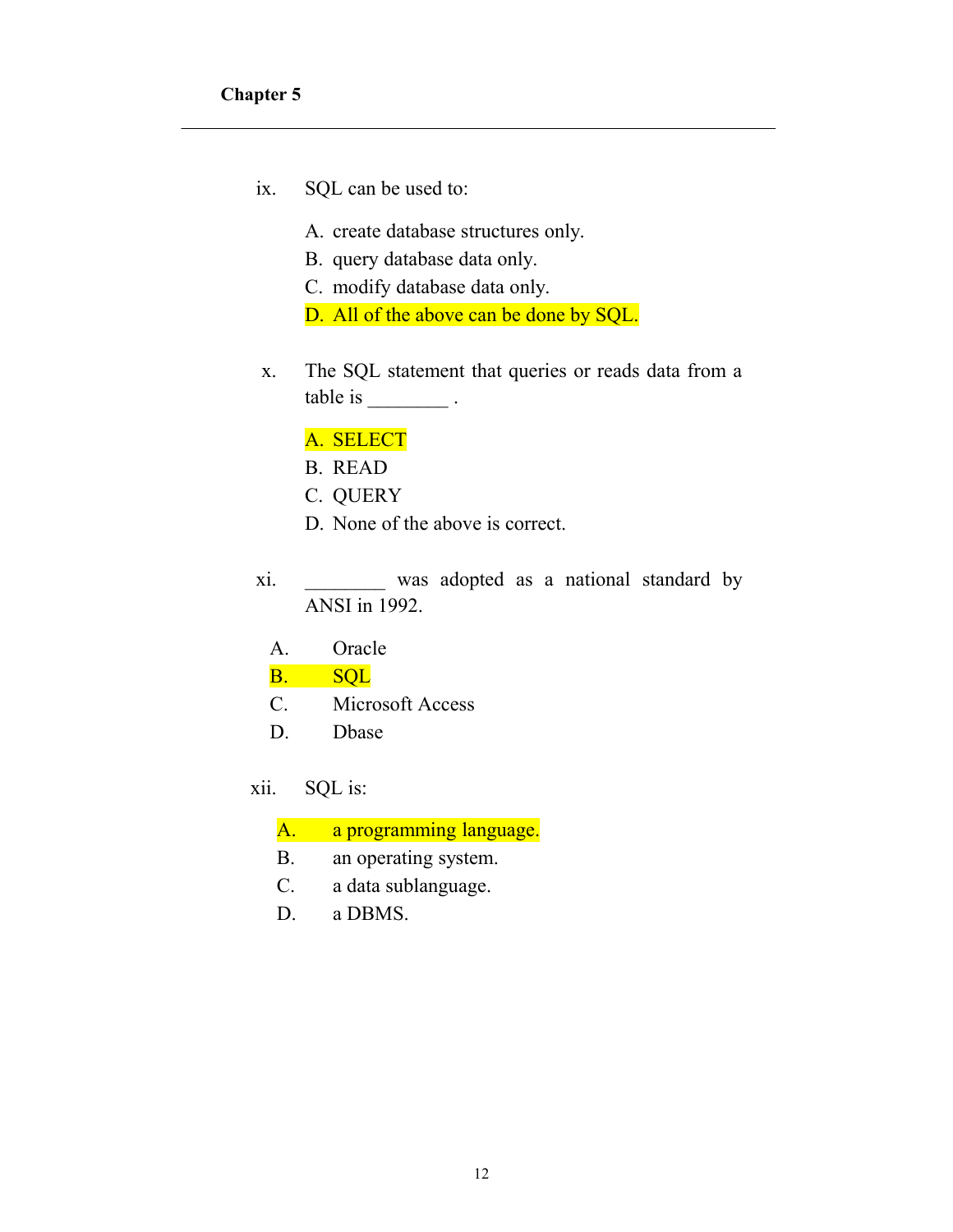- xiii. Data Model is collection of conceptual tools for describing -
	- A. Data scheme.
	- B. Data.
	- C. Programs.
	- D. All of these.
- xiv. Data Models in DBMS are classified into \_\_\_\_\_\_ categories.
	- A. 3.
	- B. 4.
	- C. 2.
	- D. 5.
- xv. logical model(s) are used to describe data at [Select Appropriate Option(s)]
	- A. View level
	- B. None of these
	- C. Physical level
	- D. Logical level
	- xvi. Which of the following is example of Object based logical model?
		- A.Hierarchical Model.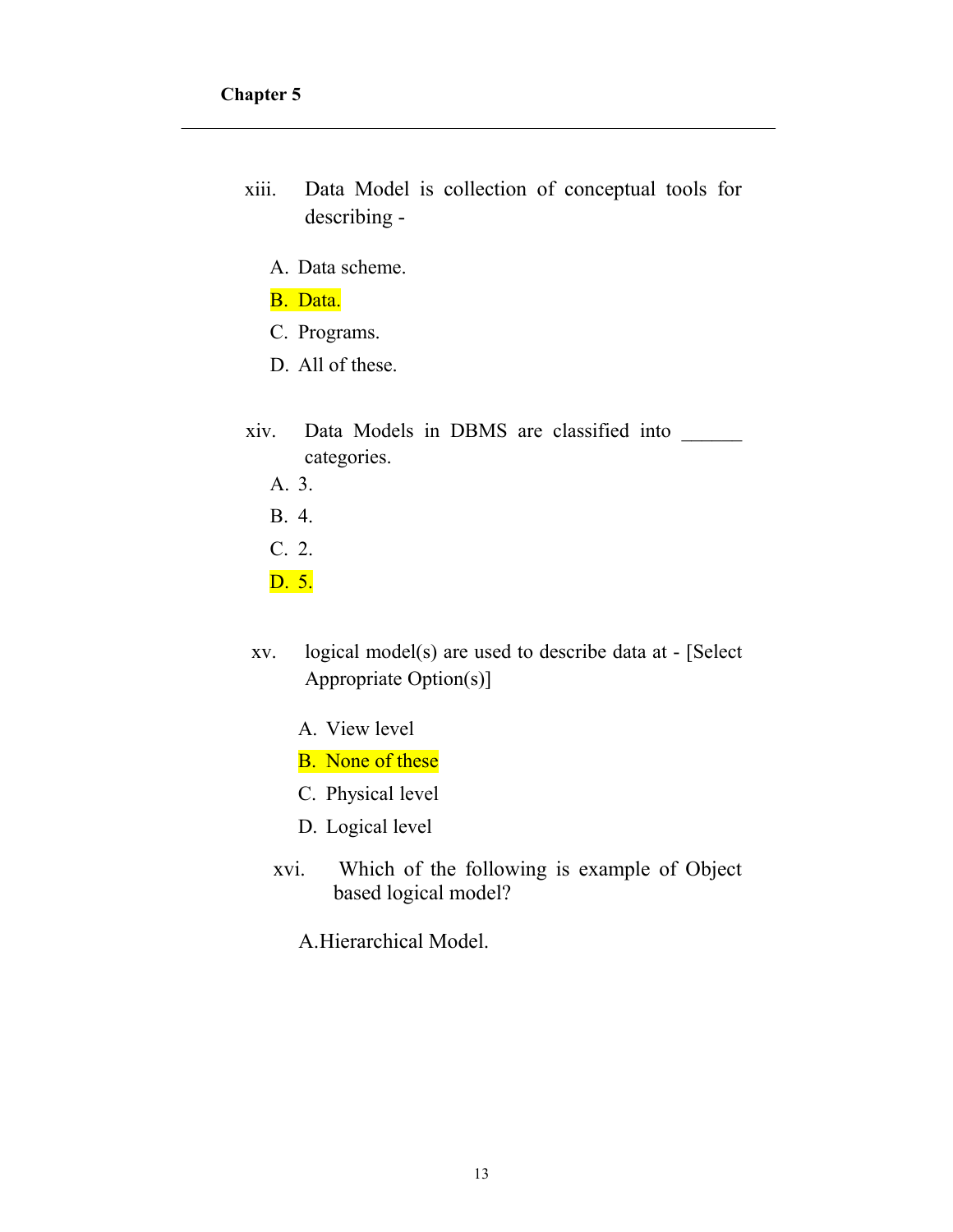- B. Relational Model.
- C. Network Model.

# D. Entity Relationship Model.

- xvii. Database is collection of \_\_\_\_.
	- A. None of these

#### B. Data

- C. Modules
- D. Programs
- xviii. \_\_\_\_\_\_\_\_\_\_\_\_\_\_\_\_\_\_ is collection of interrelated data and set of program to access them.
	- A. Programming language
	- B. Database Management System
	- C. Data Structure
	- D. Database

 $\overline{\phantom{a}}$  . The set of the set of the set of the set of the set of the set of the set of the set of the set of the set of the set of the set of the set of the set of the set of the set of the set of the set of the set o

xix. Before use of DBMS information was stored using

# A. File Management System

- B. Cloud Storage
- C. Data System
- D. None of these
- xx. The DBMS acts as an interface between what two components of an database system ?
	- A. Database Application and Database
	- B. Database and SQL